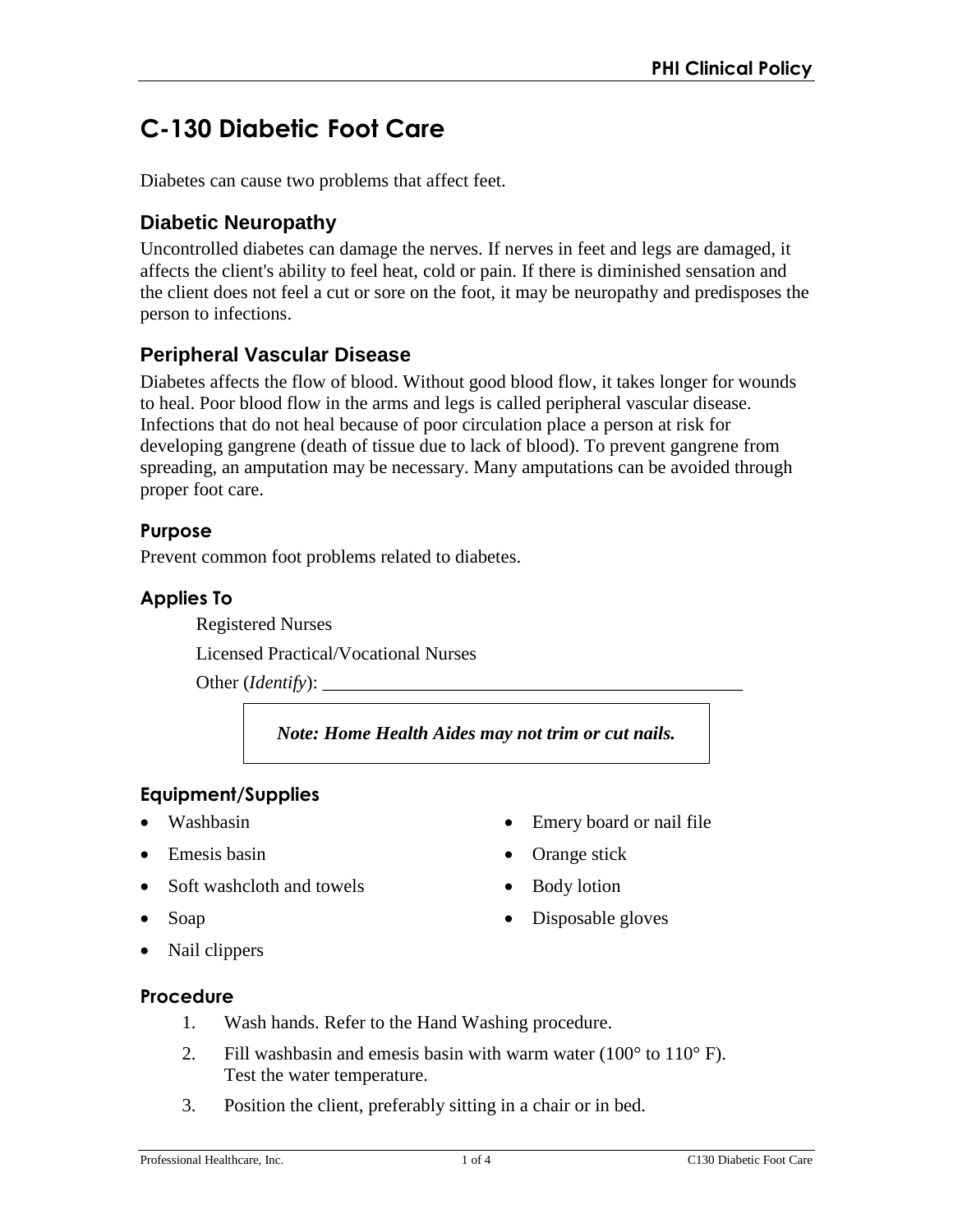- 4. Place wash basin on a towel on the floor and assist client to place feet in the basin.
- 5. Wash feet.
- 6. Don clean gloves.
- 7. Care of toenails:
	- a. Clean feet with soft washcloth and soap.
	- b. Gently clean under nails using an orange stick.
	- c. Remove feet from basin and dry thoroughly with clean towel.
	- d. Clip toenails straight across and even with the top of toes. If the client has circulatory problems, do not cut nails. File the nails only.
	- e. Shape nails with emery board or nail file. Do not file corners of toenails.
- 8. Apply lotion liberally to hands and feet.
- 9. Remove gloves. Clean reusable equipment and dispose of waste according to the Agency Waste Disposal Policy.
- 10. Wash hands. Refer to the Hand Washing procedure.
- 11. Instruct the client on skin care guidelines:
	- a. Keep skin clean and dry.
	- b. When bathing, avoid very hot water and bubble baths.
	- c. Avoid harsh medications or chemicals on skin (i.e., shampoos, drying soaps).
	- d. Encourage use of super fatted soaps and lotions (i.e., Dove, Alpha Keri, Lubriderm, Keri Lotion).
- 12. Instruct the client on prevention of foot problems. Keep blood glucose level within the range recommended by physician
	- a. Wash feet daily using a mild soap and dry thoroughly between toes.
	- b. Do not soak feet
	- c. Inspect feet daily for blisters, cuts, scratches, redness, or discoloration.
	- d. Test water before immersing feet to prevent burns.
	- e. Apply a small amount of lotion to feet immediately after washing to prevent dryness. If skin on feet is dry, keep it moist by applying lotion after washing and drying feet. Do not put lotion between toes.
	- f. Allow feet to dry thoroughly before putting on clean socks and shoes.
	- g. If feet are sweaty, use a mild foot powder between toes and in socks and shoes. Keep blood flowing to feet. Elevate legs when sitting.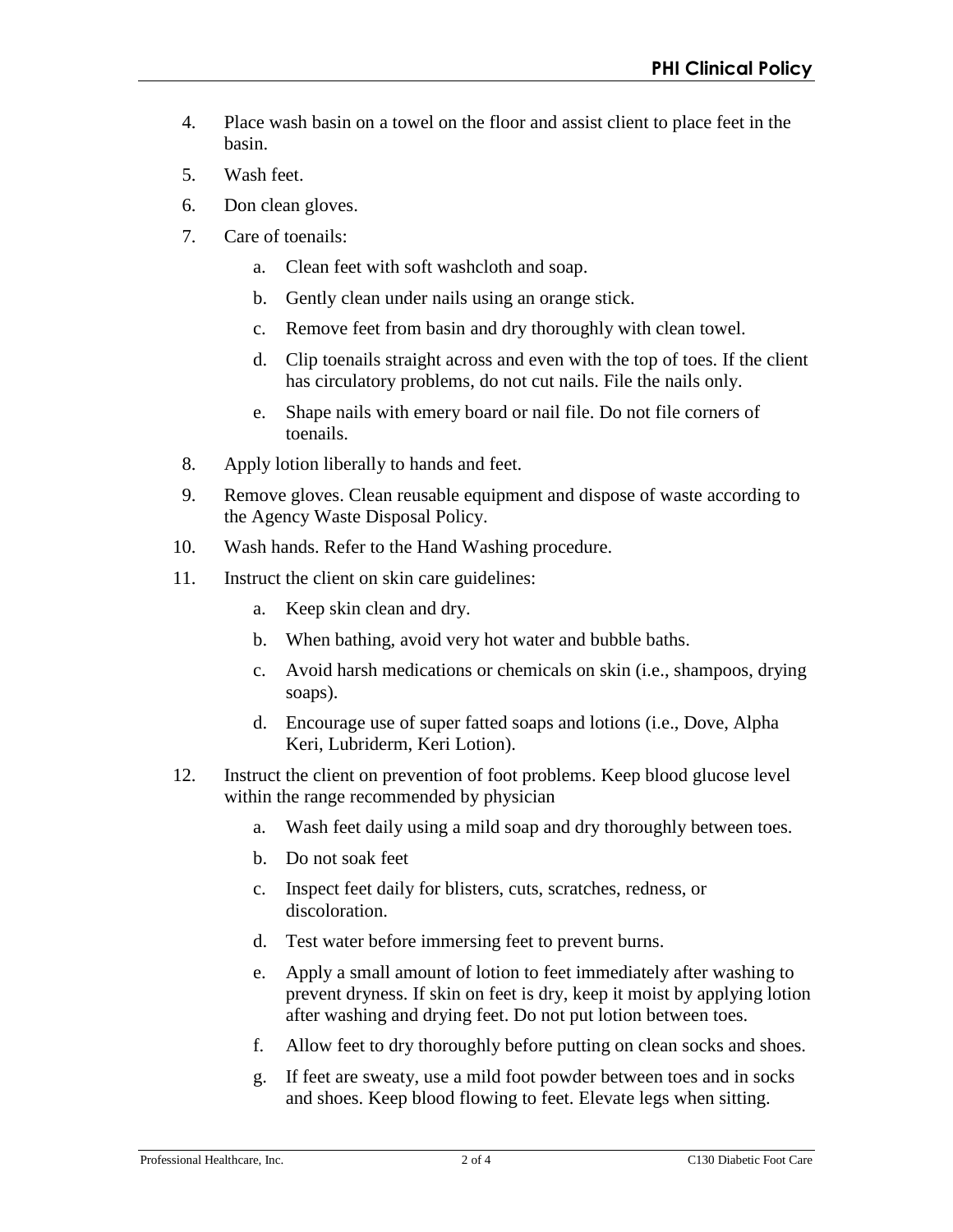Wiggle toes and move ankles several times a day. Don't cross legs for periods of time. Do not smoke

- h. Wear socks to bed if feet feel cold. Never use hot water bottles or heating pads.
- i. If corns, calluses, or warts are present, see a podiatrist or physician. Do not use chemical lotions to treat; they are too harsh for diabetic skin.
- j. Wear cotton socks and change them daily. Socks should not have raised seams or folds, as they can lead to irritation and superficial skin trauma.
- k. Buy well-fitting, comfortable socks and shoes. Improperly fitted shoes may cause injury to feet. Leather shoes allow some air to circulate to feet. Plastic shoes cause feet to perspire, leading to fungal infections, rashes, and blisters.
- l. Before putting on shoes, check them for foreign objects, torn linings, and protruding nails.
- m. Never walk barefoot.
- n. If rising at night, turn on the lights to avoid bumping feet.
- o. Contact physician if nails or feet show signs of inflammation or infection.
- p. Circulation is adversely affected by smoking and extreme cold.
- q. Certain positions and situations will compromise circulation: sitting with legs crossed; or wearing tight support hose, knee-high stockings, or garters.
- r. Avoid application of topical antimicrobial medications in first-aid technique. *These medications color the skin and mask the redness of infection.*
- 13. When to contact a physician:
	- a. Changes in skin color, temperature.
	- b. Swelling in foot or ankles.
	- c. Pain in the legs.
	- d. Open sores on feet.
	- e. Ingrown toenails or infected toenails.
	- f. Corns or calluses.
	- g. Dry, cracking skin.
	- h. Unusual or persistent foot odor.